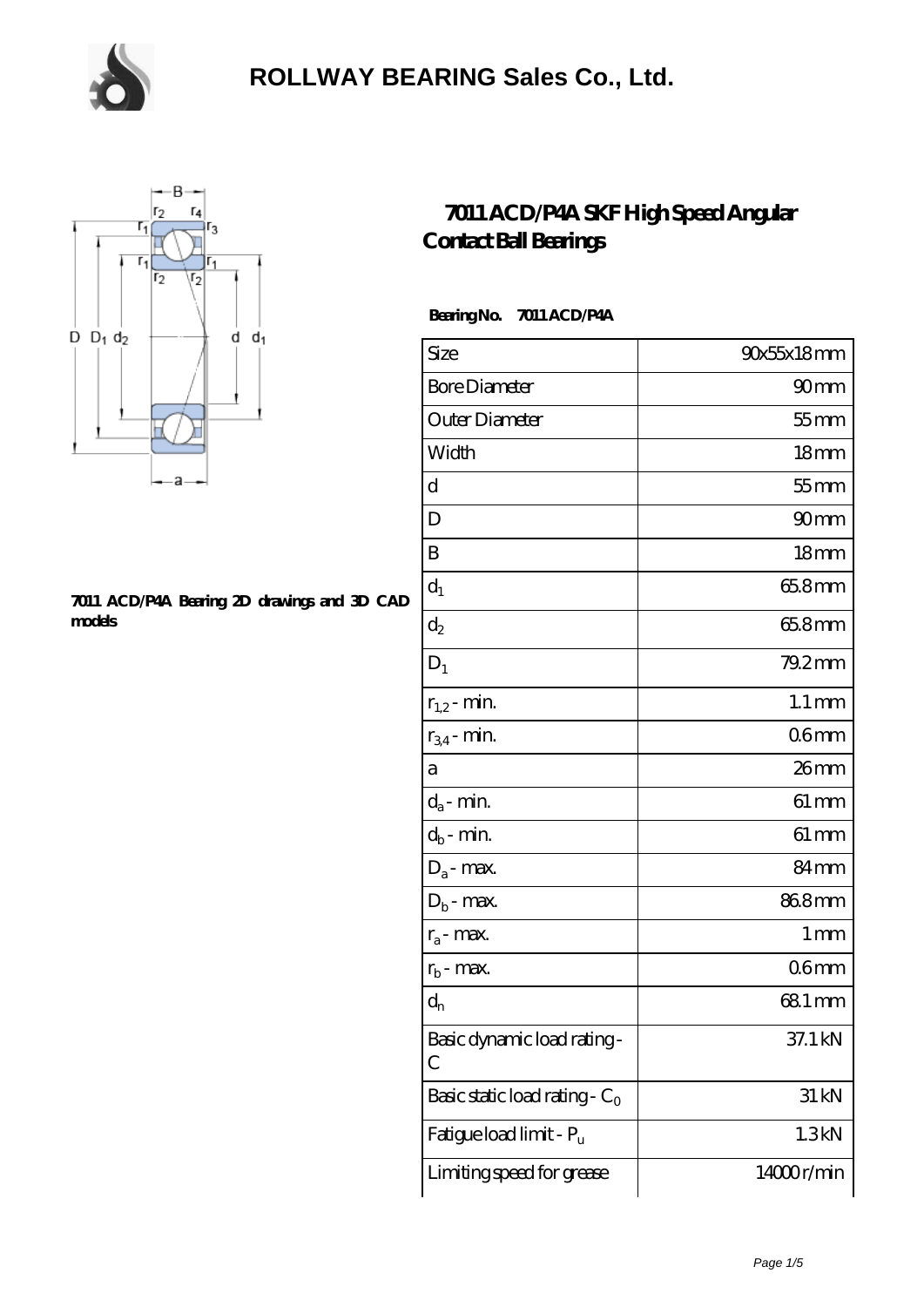

| lubrication                           |                   |
|---------------------------------------|-------------------|
| Limiting speed for oil<br>lubrication | 22000mm/min       |
| Ball - $D_w$                          | 11.112mm          |
| $Ball - z$                            | 18                |
| $G_{ref}$                             | $51 \text{ cm}$ 3 |
| Calculation factor - e                | 068               |
| Calculation factor - $Y_2$            | 0.87              |
| Calculation factor - $Y_0$            | 038               |
| Calculation factor - $X_2$            | 041               |
| Calculation factor - $Y_1$            | 092               |
| Calculation factor - $Y_2$            | 1.41              |
| Calculation factor - $Y_0$            | 076               |
| Calculation factor - $X_2$            | 067               |
| Preload class $A - G_A$               | 230N              |
| Preload class $B - G_B$               | 460N              |
| Preload class $C - G_C$               | 920N              |
| Preload class $D - G_D$               | 1840N             |
| Calculation factor - f                | 1.1               |
| Calculation factor - $f_1$            | 0.99              |
| Calculation factor - $f_{2A}$         | 1                 |
| Calculation factor - $f_{2B}$         | 1.02              |
| Calculation factor - $f_{\chi}$       | 1.05              |
| Calculation factor - $f_{2D}$         | 1.08              |
| Calculation factor - $f_{HC}$         | 1                 |
| Preload class A                       | 159N/micron       |
| Preload class B                       | 207 N/micron      |
| Preload class C                       | 275N/micron       |
| Preload class D                       | 372N/micron       |
|                                       |                   |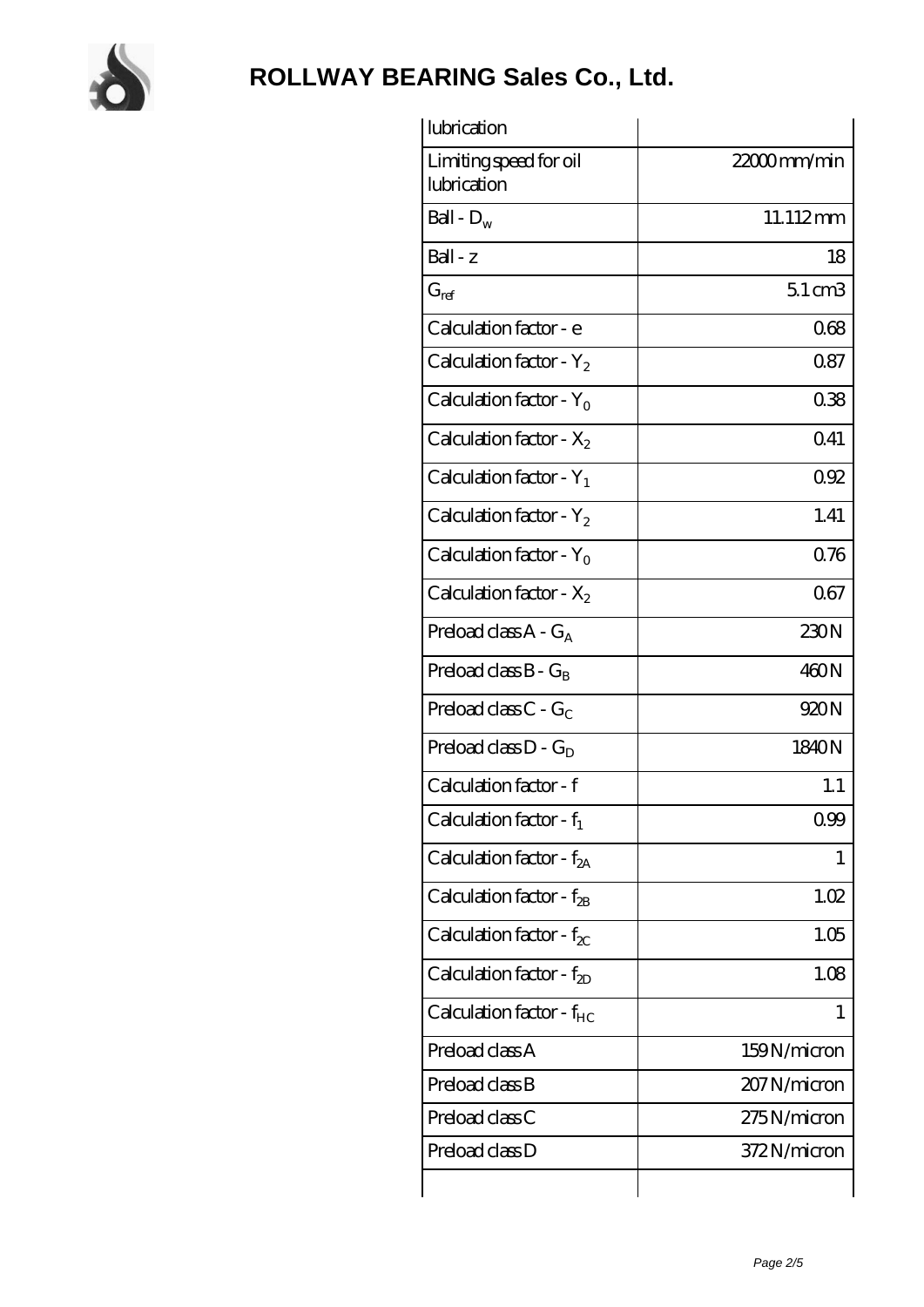

| Category                 | Precision Ball Bearings                                                                                                                                                                                                                 |
|--------------------------|-----------------------------------------------------------------------------------------------------------------------------------------------------------------------------------------------------------------------------------------|
| Inventory                | 00                                                                                                                                                                                                                                      |
| Manufacturer Name        | <b>SKF</b>                                                                                                                                                                                                                              |
| Minimum Buy Quantity     | N/A                                                                                                                                                                                                                                     |
| Weight/Kilogram          | 039                                                                                                                                                                                                                                     |
| Product Group            | <b>BO4270</b>                                                                                                                                                                                                                           |
| Enclosure                | Open                                                                                                                                                                                                                                    |
| Precision Class          | ABEC 7   ISO P4                                                                                                                                                                                                                         |
| Material - Ball          | <b>Steel</b>                                                                                                                                                                                                                            |
| Number of Bearings       | 1 (Single)                                                                                                                                                                                                                              |
| Contact Angle            | 25Degree                                                                                                                                                                                                                                |
| Preload                  | None                                                                                                                                                                                                                                    |
| Raceway Style            | 1 Rib Outer Ring                                                                                                                                                                                                                        |
| Cage Material            | Phenolic                                                                                                                                                                                                                                |
| Rolling Element          | <b>Ball Bearing</b>                                                                                                                                                                                                                     |
| Flush Ground             | No                                                                                                                                                                                                                                      |
| Inch - Metric            | Metric                                                                                                                                                                                                                                  |
| <b>Other Features</b>    | Single Row   Angular<br>Contact   High Precision                                                                                                                                                                                        |
| Long Description         | 55MM Bore; 90MM<br>Outside Diameter; 18MM<br>Width; Open Enclosure;<br>ABEC 7   ISO P4 Precision;<br>Steel Ball Material; 1<br>(Single) Bearings, 25 Degree<br>Contact Angle; Phenolic<br>Cage Material; 1 Rib Outer<br><b>Ring Rac</b> |
| Category                 | Precision Ball Bearings                                                                                                                                                                                                                 |
| <b>UNSPSC</b>            | 31171531                                                                                                                                                                                                                                |
| Harmonized Tariff Code   | 8482105028                                                                                                                                                                                                                              |
| Noun                     | Bearing                                                                                                                                                                                                                                 |
| Keyword String           | Angular Contact Ball                                                                                                                                                                                                                    |
| Manufacturer URL         | http://www.skf.com                                                                                                                                                                                                                      |
| Manufacturer Item Number | 7011 ACD/P4A                                                                                                                                                                                                                            |
|                          |                                                                                                                                                                                                                                         |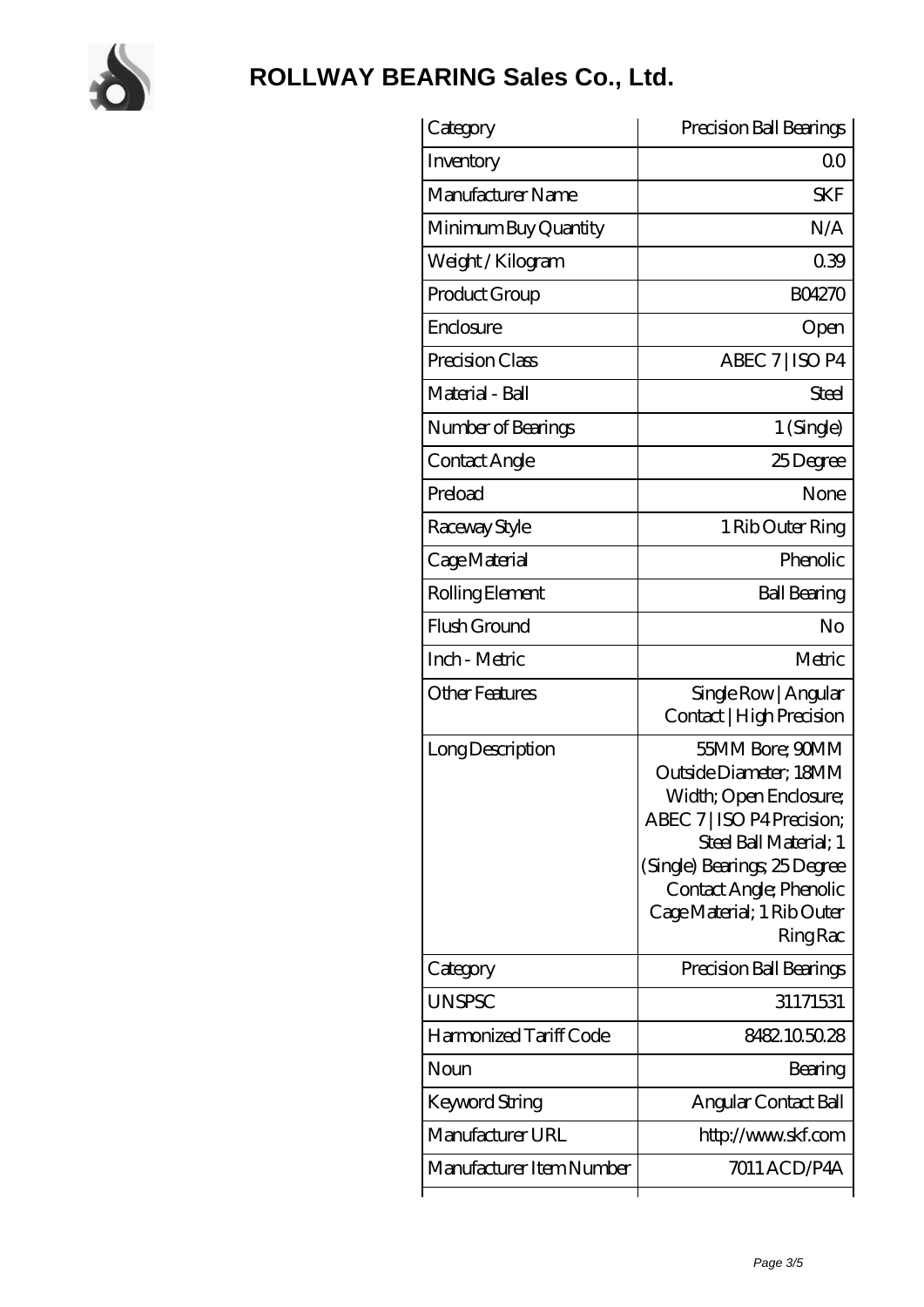

| Weight/LBS                                  | 0858                     |
|---------------------------------------------|--------------------------|
| Width                                       | Q709Inch   18 Millimeter |
| Outside Diameter                            | 3543Inch   90Millimeter  |
| <b>Bore</b>                                 | 2165Inch   55 Millimeter |
| $d_1$                                       | $658$ mm                 |
| $d_2$                                       | 65.8mm                   |
| $D_1$                                       | $79.2$ mm                |
| $r_{1,2}$ min.                              | $1.1 \,\mathrm{mm}$      |
| $r_{34}$ min.                               | 06 <sub>mm</sub>         |
| $d_a$ min.                                  | $61 \,\mathrm{mm}$       |
| $d_h$ min.                                  | $61 \,\mathrm{mm}$       |
| $D_a$ max.                                  | 84 <sub>mm</sub>         |
| $D_{b}$ max.                                | 868mm                    |
| $r_a$ max.                                  | $1 \,\mathrm{mm}$        |
| $rb$ max.                                   | 06mm                     |
| $d_{n}$                                     | 68.1 mm                  |
| Basic dynamic load rating C                 | 37.1 kN                  |
| Basic static load rating $C_0$              | 31 kN                    |
| Fatigue load limit P <sub>u</sub>           | 1.32kN                   |
| Attainable speed for grease<br>lubrication  | 14000r/min               |
| Attainable speed for oil-air<br>lubrication | 22000r/min               |
| Ball diameter $D_w$                         | 11.112mm                 |
| Number of balls z                           | 18                       |
| Reference grease quantity<br>$G_{ref}$      | $51 \text{ cm}^3$        |
| Preload class $A G_A$                       | 230N                     |
| Static axial stiffness, preload<br>classA   | 159N/μ m                 |
| Preload class $BG_B$                        | 460N                     |
| Static axial stiffness, preload<br>classB   | 207N/µ m                 |
|                                             |                          |